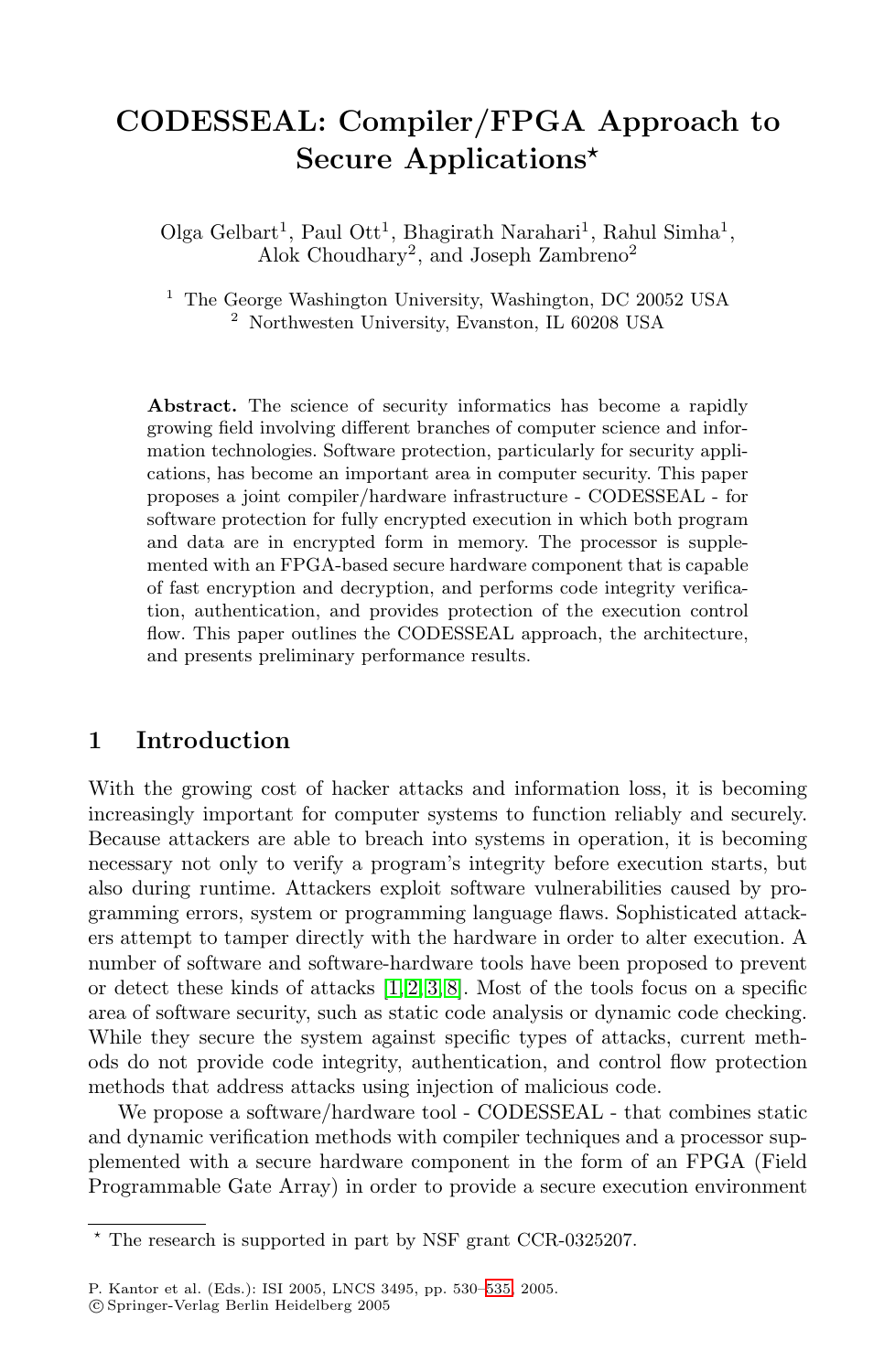<span id="page-1-0"></span>

**Fig. 1.** Processor Core Supplemented with an FPGA

for fully encrypted execution. Figure 1 shows the architecture of our hardware. The main objective of the tool is to provide techniques to help proper authorization of users, to prevent code tampering and several types of replay, data, and structural attacks (such as control flow attacks), and to make it considerably harder for attackers to extract any information that could point to a potential vulnerability. CODESSEAL is also designed to support fully-encrypted executables to ensure confidentiality. Our preliminary experimental results reveal low performance overheads incurred by our software protection methods for many applications.

Several software techniques have been proposed for code security; these range from tamper resistant packaging,copyright notices, guards, code obfuscation [\[1, 2, 3, 4\]](#page-5-0) Software techniques typically focus on a specific type of vulnerability and are susceptible to code tampering and code injection by sophisticated attackers. Hardware techniques, including secure coprocessors and use of FPGAs as hardware accelerators [\[9, 10\]](#page-5-0), are attractive because of the quality of service they provide but at the same time require substantial buy-in from hardware manufacturers and can considerably slow down the execution. Of greater relevance to our approach are the combined hardware-software approaches such as the XOM project [\[8\]](#page-5-0), the Secure program execution framework (SPEF) [\[7\]](#page-5-0), and hardware assisted control flow obfuscation [\[11\]](#page-5-0). In addition to other advantages over these techniques, such as the use of reconfigurable hardware in the form of FPGAs and working on the entire compiler tool chain, our approach addresses new problems arising from attacks on encrypted executables.

#### **2 Our Approach: CODESSEAL**

CODESSEAL (COmpiler DEvelopment Suite for SEcure AppLications) is a project focused on joint compiler/hardware techniques for fully encrypted execution, in which the program and data are always in encrypted form in memory. Encrypted executables do not prevent all forms of attack. Several types of replay, data and structural attacks, such as control flow attacks, are possible and can uncover program behavior. We term such attacks as EED attacks – attacks on *Encrypted Executables and Data*. EED attacks are based on exploiting structure in encrypted instruction streams and data that can be uncovered by direct manipulation of hardware (such as address bus manipulation) in a well-equipped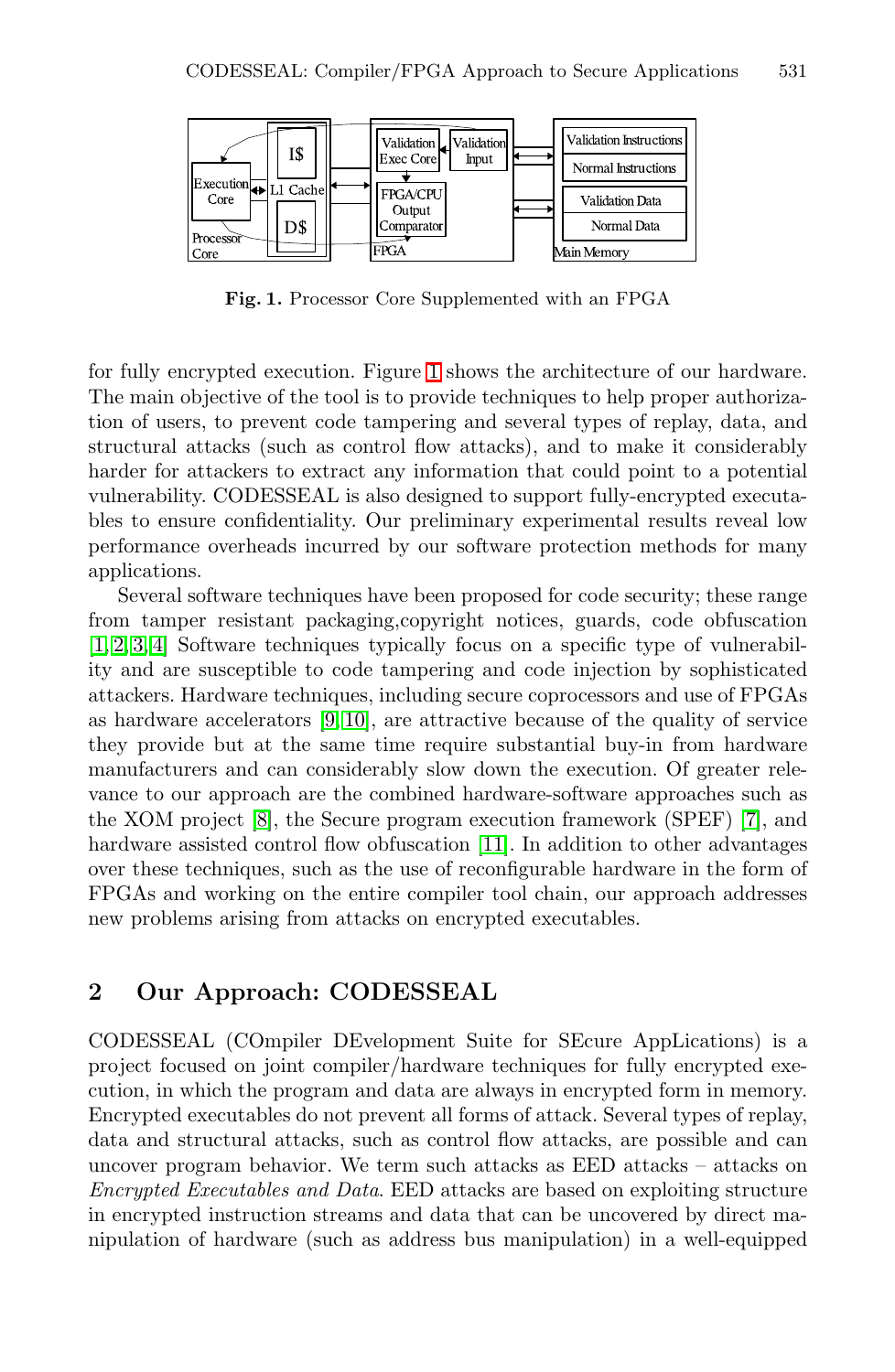<span id="page-2-0"></span>

**Fig. 2.** CODESSEAL Framework

laboratory. To help detect such attacks, compilers will need to play a key role in extracting structural information for use by supporting hardware.

Fig. 2 describes the overall CODESSEAL framework. It has two main components –  $(1)$  static verification and  $(2)$  dynamic verification. At compile-time, static integrity and control flow information is embedded into the executable. The static verification module checks the overall integrity of the executable and also checks its signature. Upon success, the executable is launched and each block is dynamically verified in the FPGA for integrity and control flow. The CODESSEAL hardware architecture is shown in Figure [1.](#page-1-0) The architecture reconfigurability provided by an FPGA provides us with the ability to change the verification and cryptographic algorithms embedded in the hardware by simply reprogramming the FPGA. A detailed exposition of the static verification and authentication components of our framework, and experimental results, are provided in [\[6\]](#page-5-0). In this paper we focus on the dynamic verification component and present an implementation and preliminary performance study.

#### **2.1 Dynamic Verification**

If the static verification is performed successfully, the system allows launching of the executable. After this, the dynamic verification module is responsible for preventing run-time attacks on the program. Our dynamic verification module has two components: (i) checking that code and data blocks have not been modified at run-time by an attacker and (ii) asserting the legal control flow in the program, i.e., any changes made to the control flow graph of the program is considered equivalent to code tampering and the program is halted.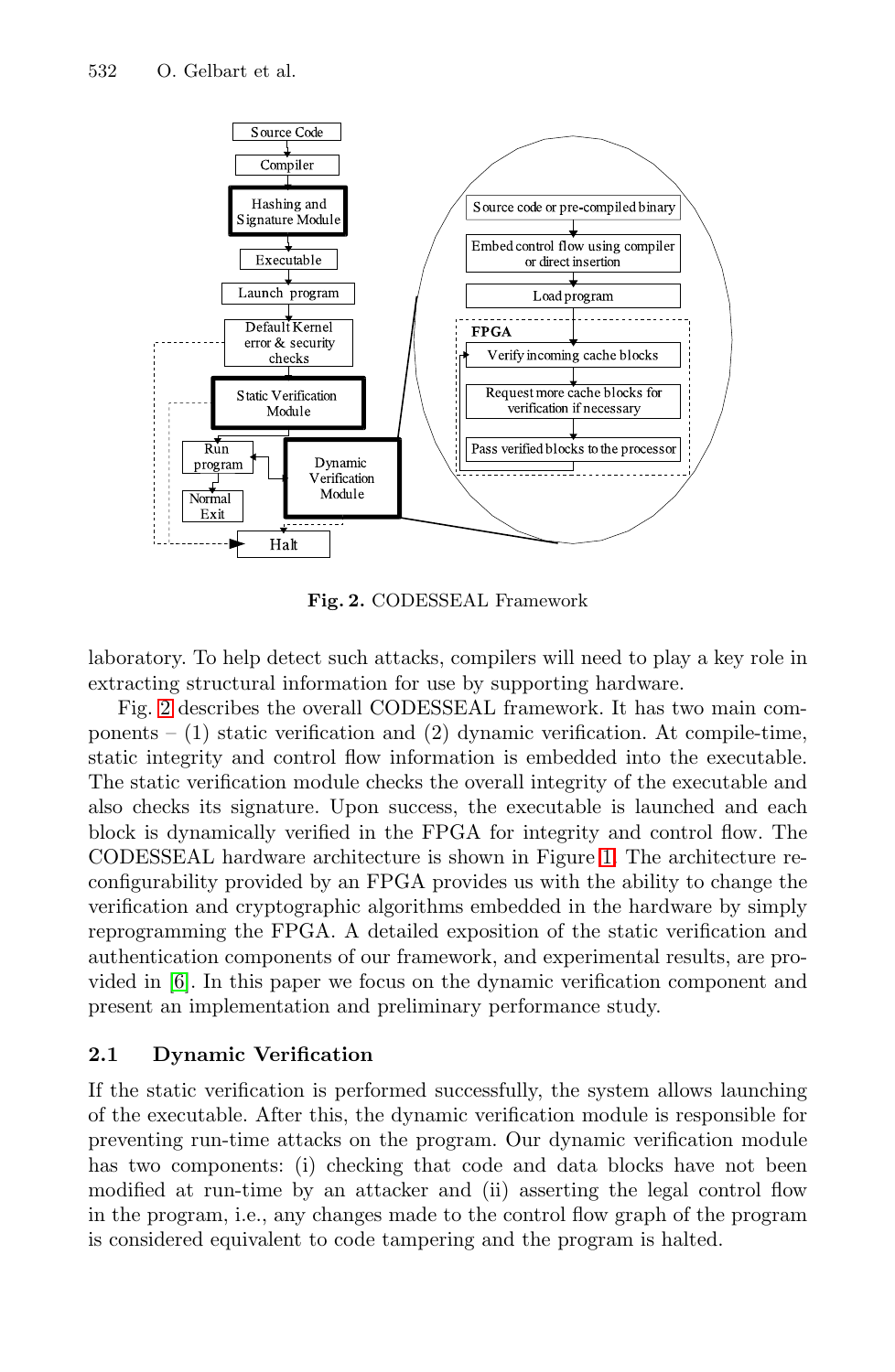Our technique involves the use of an FPGA placed between main memory and the cache that is closest to main memory (L1 or L2, depending on the system) – see Figure [2.](#page-2-0) The instructions and data are loaded into the FPGA in blocks and decrypted by keys that are exclusive to the FPGA. Thus, the decrypted code and data are visible "below" the FPGA, typically inside a chip, thereby preventing an attack that sniffs the address/data lines between processor and memory. The original code and data are encrypted by a compiler that uses the same keys. The assumption is that both FPGA loading and compilation occur at a safe site prior to system operation.

If full encryption is not used, instruction and data block hashes (using SHA-1, for example) can be maintained inside the FPGA and verified each time a new block is loaded. If the hash does not match the stored hash, the processor is halted. Even when full encryption is used, it is desirable to perform a hash check because a tampering attack can be used to disrupt execution without decryption. While this technique maintains code integrity it does not prevent structural (control flow) attacks which is the subject of our ongoing work.Our approach to preventing control-flow attacks embeds the control flow information, as captured by a control flow graph of the program, into the code. The signature of each block contains a hash of itself as well as control flow information denoting parent and child blocks. During the execution, only blocks whose hash and parent information is verified are permitted for execution. If a malicious block is introduced, its hash or control flow verification (performed in the secure FPGA component) will fail, thereby halting the program. Note that by using additional hardware to verify the program at runtime, we avoid adding additional code to the executable, thus preventing code analysis attacks.

Data tampering in encrypted systems is more complicated because a write operation necessitates a change in the encryption: data needs to be reencrypted on write-back to RAM. Also, because data can get significantly larger than code, a large set of keys might be needed to encrypt data, resulting in a key management problem.

#### **2.2 Preliminary Experimental Results**

**Experimental Setup.** For the dynamic verification technique, we have currently implemented a scheme in which each instruction or data block of the executable is hashed using SHA1 algorithm. (Ongoing work explores the use of other cryptographic algorithms.) The hashes are stored in each block as well as in the FPGA. The FPGA performs hash verification as each block loads. Each block verification involves three steps: on L1 cache miss, a block is brought in, (a) its hash is calculated, (b) the "correct" hash is fetched from the FPGA memory and (c) the two hashes are compared.

The experimental setup was as follows. We used SimpleScalar version 3.0 processor simulator for the ARM processor and a gcc 3.3 cross-compiler. The ARM processor chosen to be represented by SimpleScalar had an ARM1020E core and ran at 300 MHz. The FPGA chosen was modeled after the Virtex-II XC2V800 and ran at 150 MHz and had at most 3 MB on onboard memory. The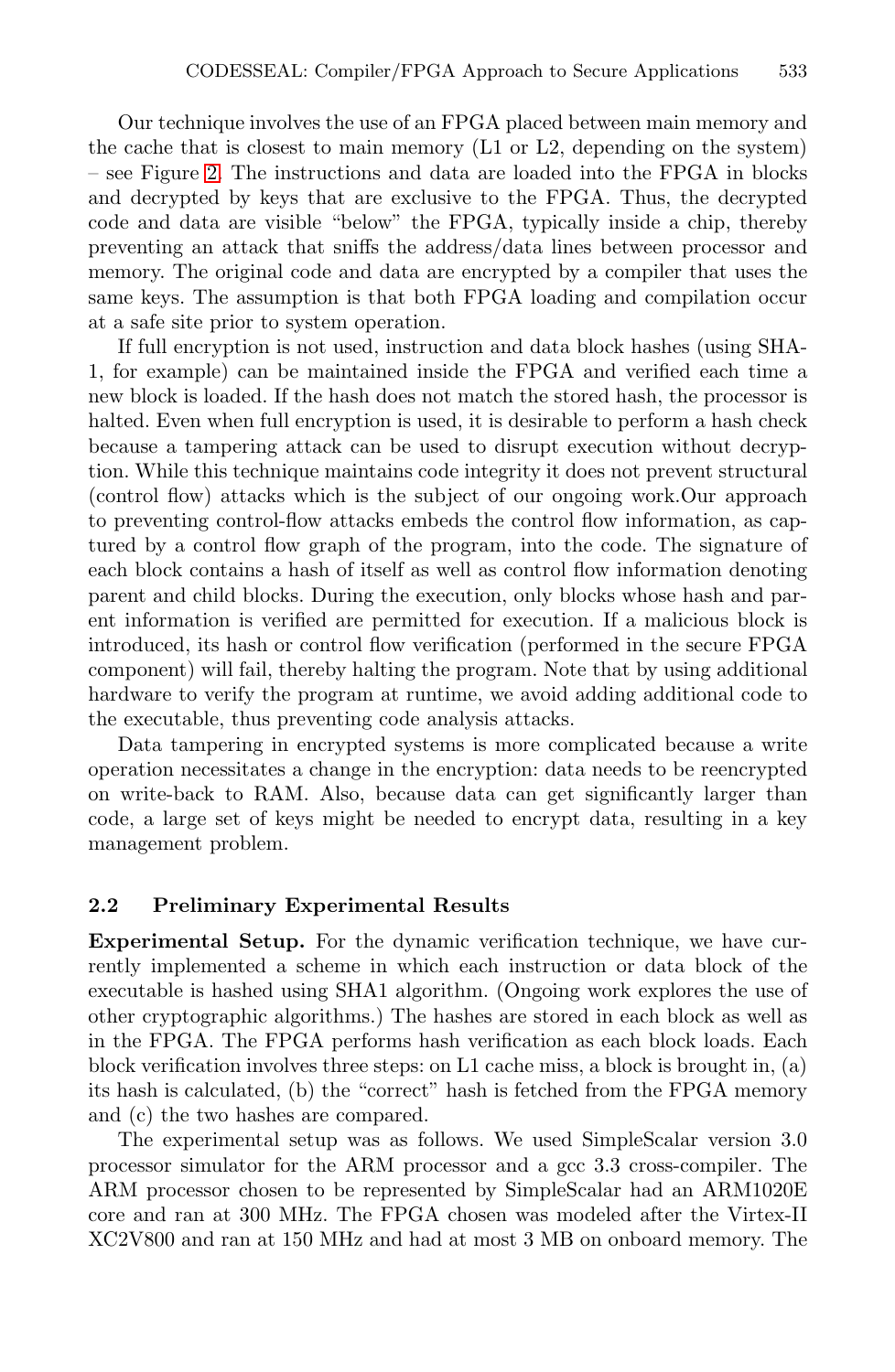| Benchmark         | Comment                                   | No.          |         |        | %Penalty %Penalty %Penalty |
|-------------------|-------------------------------------------|--------------|---------|--------|----------------------------|
|                   |                                           | instr        | (instr) | (data) | (both)                     |
| djpeg (MiBench)   | 136KB, 720x611                            | 67.52M       | .0389   | 2.2368 | 2.2757                     |
|                   | 162KB, 1265x2035                          | 232.28M.0117 |         | 4.3126 | 4.3242                     |
| rijndael(MiBench) | pdf 116.7KB                               | 9.55M        | .1238   | .1100  | .2337                      |
|                   | jpg 455KB                                 | 39.90M       | .0297   | .0263  | .0560                      |
| susan(MiBench)    | 256KB, 512x512                            | 71.16M       | .0160   | .7749  | .7949                      |
| blowfish(MiBench) | pdf 116.7KB                               | 20.21M       | .0301   | .0350  | .0650                      |
|                   | jpg 455KB                                 | 83.86M       | .0072   | .0084  | .0157                      |
| go(SPECINT2000)   | 6x6 board                                 | 26.22M       | 10.1072 | 7.7642 | 17.8724                    |
|                   | 8x8 board                                 | 75.23M       | 9.5524  | 7.0244 | 16.5768                    |
| Transitive        | 16-64 vertices                            | 15.24M       | 0.8     | 3.36   | 4.16                       |
| closure (DIS)     | $123-2048$ edges                          |              |         |        |                            |
|                   | $256-512$ vertices                        | 7.22B        | 0       | 42.89  | 42.89                      |
|                   | 16384-196608 ed                           |              |         |        |                            |
| field $(DIS)$     | Average for 5 runs                        | 2.9B         | 0.02    | 0.08   | 0.08                       |
| pointer (DIS)     | Average for $11 \text{ runs} \vert 1.09B$ |              | 0.02    | 1.24   | 1.24                       |

**Table 1.** Performance results for dynamic verification

performance penalty for each of the three steps described above was: 6 processor cycles(3 FPGA cycles)for step (a) to calculate SHA-1 (maximum clock rate is 66 Mhz), 2 processor cycles(1 FPGA cycle) for step (b) (maximum clock rate for memory is 280 Mhz) and 2 processor cycles(1 FPGA cycle) for step (c) to compare hashes. The memory requirement on the FPGA was 22 bytes per cache block(20 per hash and 2 to map addresses to hashes).

**Results and Analysis.** Dynamic verification was implemented for both code and data blocks and tested for a number of applications from the MiBench, DIS (Data intensive systems), and SPECINT2000 benchmarks. The control flow protection scheme is currently being implemented and thus not included in the results presented in this paper. Our experiments show an average of 3.97% performance penalty. The experimental results are summarized in Table 1, and reveal that our dynamic verification techniques result in very low performance degradation (overheads) in most cases. Some of the data intensive systems benchmarks, such as transitive closure, result in high overheads (of 42%) thereby motivating the need to study tradeoffs between security and performance.

## **3 Conclusions and Future Work**

This paper proposed a tool - CODESSEAL - that combines compiler and FPGA techniques to provide a trusted computing environment while incurring low performance overhead in many benchmarks. The goal of our tool is to provide additional security to a computer system, where software authentication, integrity verification and control flow protection are particularly important. The tool is